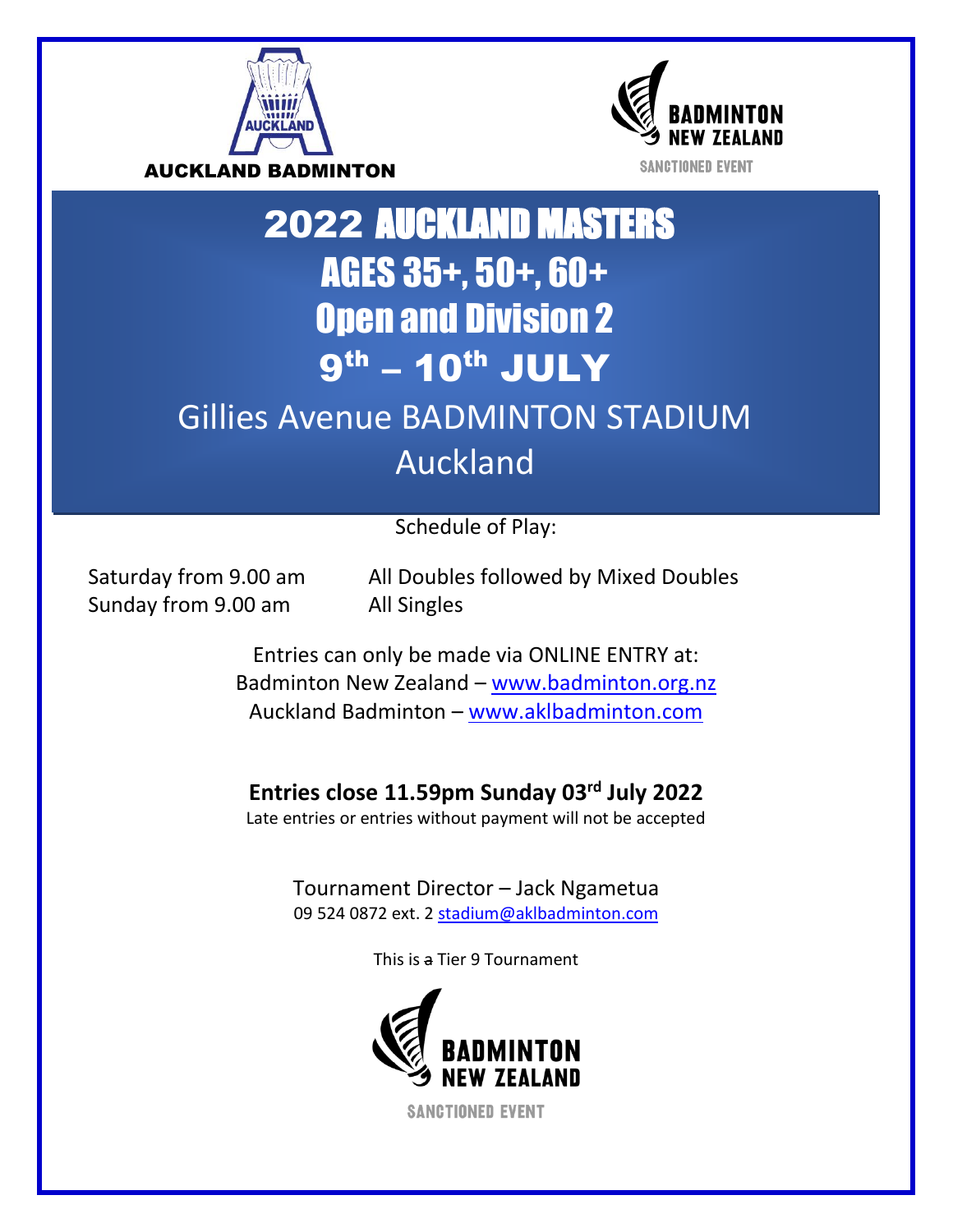## 2022 Auckland MASTERS - Conditions of Entry Please read and take special note of entry and fee payment requirements

#### **RULES AND REGULATIONS**

- 1. It is expected that players will have read, and agreed with the 'Conditions of Entry' prior to submitting an entry.
- 2. Any player entering must be a member of, and in good standing with an association affiliated to Badminton New Zealand or the Badminton World Federation.
- 3. The rules of play shall be those of the Badminton World Federation.
- 4. The BWF scoring system is to be used.
- 5. This event will be played using the Alternative Service Law 9.1.6
	- a) The whole shuttle shall be below the server's waist at the instant of being hit by the server's racket. The waist shall be considered to be an imaginary line round the body, level with the lowest part of the server's bottom rib;
	- b) The shaft and the racket head of the server's racket at the instant of hitting the shuttle shall be pointing in a downward direction'
- 6. All questions as to the rules shall be resolved by an appointed tournament official.
- 7. RSL Tourney brand shuttles will be used.
- 8. The tournament director and/or Referee reserve the right to:
	- Cancel any event in which fewer than 4 entries are received, or if time does not permit a full competition to be played.
	- Change the scoring if time constraints require.
	- Default a player who is not available to play at the scheduled time.

#### **SEEDINGS AND DRAW**

- 1. The seeding's will be awarded by a panel appointed by Auckland Badminton
- 2. The draw will be made available on the Badminton New Zealand and Auckland Badminton websites. The first day's schedule will be available from Wednesday 6<sup>th</sup> July.

#### **ENTRY DETAILS**

- 1. Men's and Women's Singles, Doubles and Mixed Doubles –Open Grades and Division 2
- 2. Age Groups: 35+, 50+ and 60+- require a minimum of 4 entries per event for that event to be held so The Tournament Controller reserves the right to combine GRADES (1st preference) or Age Groups if insufficient entries.
- 3. A maximum of three events can be entered in total; with a maximum of one age group in Singles, Doubles and Mixed

#### 4. **Grading**

#### **Division 2**

All players entering Division 2 events must be at a level such that:

- i) They are graded C Grade or below by their Association.
- ii) If playing Inter-Association Competition, they cannot be playing in NZ Masters Div 1-2, North Island Masters Div 1-2, South Island Masters Div 1, Veterans Div 1, Super-Vets Div 1 in 2020, 2021, or 2022.
- iii) If playing in the New Zealand Senior Division Competition, they cannot be playing in Div 1-3, or South Island Div 1 in 2020, 2021, or 2022.
- iv) They have not won a New Zealand Championship title in the last 10 years, including Masters titles.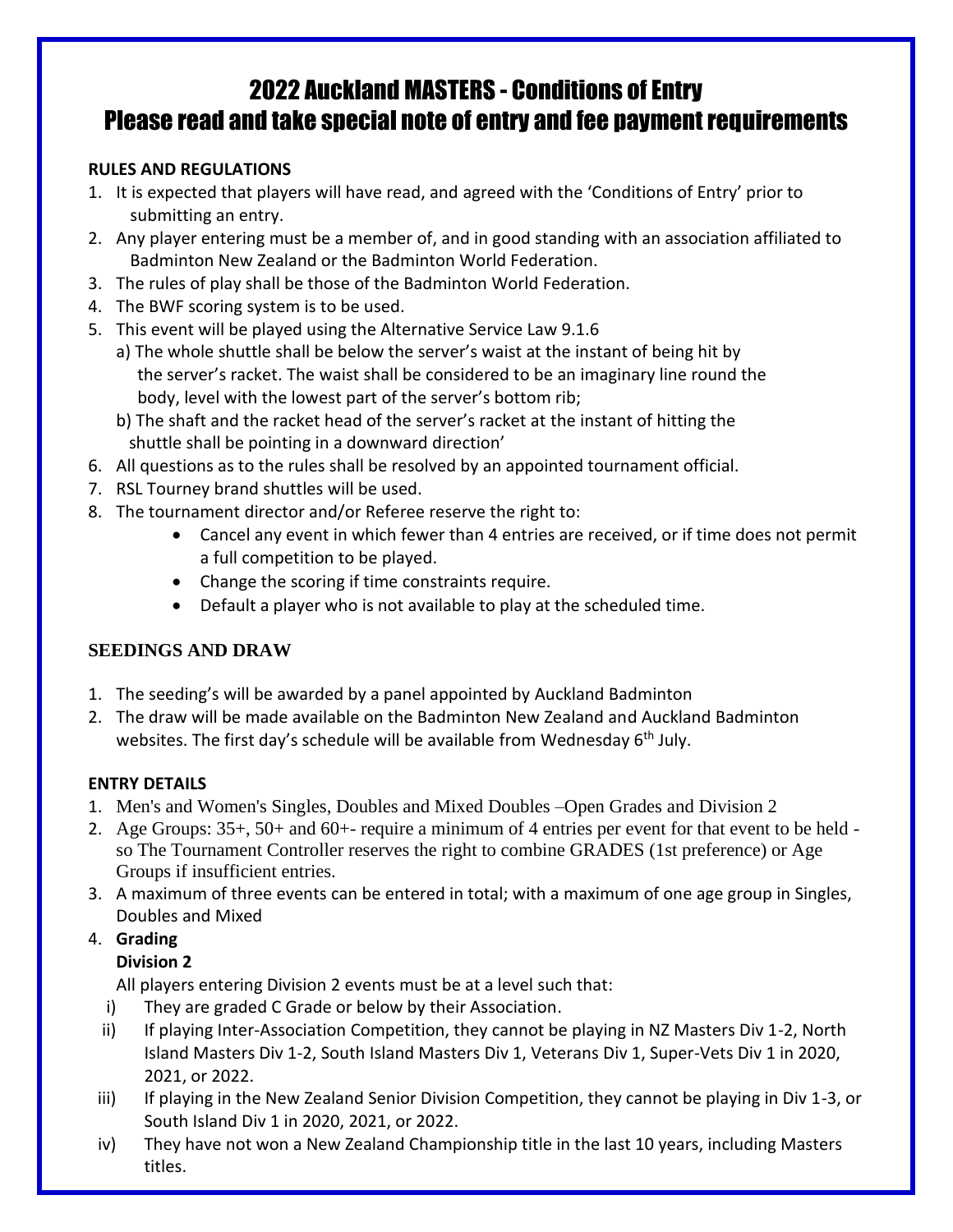- 5. The Referee and/or Event Director may re-grade any player at their discretion, with the aim of ensuring a fair competition for all participants.
- 6. All Entry can only be made online and must be received no later than 23:59 on Sunday 3<sup>rd</sup> July 2022. Online entry can be made through [www.aklbadminton.com](http://www.aklbadminton.com/) and [www.badminton.org.nz](http://www.badminton.org.nz/)
- 7. Entries for doubles and mixed doubles will not be accepted unless full payment is received from both partners by the closing time/date. This excludes 'partner required' entries. It is not the responsibility of Auckland Badminton to follow up entries from nominated, un-entered partners.
- 8. Players withdrawing after entries have closed will not be eligible for a refund unless a medical certificate is submitted at the time of withdrawal.
- 9. A refund less a \$15 administration fee will be provided for players who have a) paid in full, b) advised via their entry that a partner is required and c) where a partner is not available.
- 10. There will be no refunds for players withdrawing after the tournament has commenced.
- 11. There will be no replacements in the singles events.
- 12. Replacements in doubles and mixed doubles events after the draw is published may be allowed only with the approval of the tournament director or referee – in line with the BWF competition regulations. Replacement players can only be sought from players already entered in the tournament.
- 13. Players may withdraw from individual events, without being required to withdraw from all events
- 14. A compulsory BNZ player levy of \$12.00 is payable by all players.

#### **ENTRY FEES**

- 1. Allow at least two working days for payments to be processed through the banking system.
- 2. The entry fee must be in the Auckland Badminton Association's bank account no later than Wednesday 6<sup>th</sup> July 2022 or the player will be withdrawn from the event, even if the on-line entry was received ontime.

| <b>ONE EVENT</b><br>$\mathcal{L}_{\text{max}}$ | \$47.00 per player incl. BNZ Player Levy \$12                      |
|------------------------------------------------|--------------------------------------------------------------------|
| TWO EVENTS :                                   | \$67.00 per player $($ \$47 + \$20, One + Two events)              |
| THREE EVENTS:                                  | \$87.00 per player $(547 + 520 + 520)$ , One + Two + Three events) |

Please pay by direct credit to Auckland Badminton account: 12-3045-0373701-00. Enter Particulars as '**BNZ AKLD MASTERS**' and Reference as 'Player's Name'

#### **PLAYER REQUIREMENTS**

- 1. Player must obtain permission to leave the hall
- 2. Player will be defaulted if they are not on court ready to play within two minutes of being called. Note: Players may be called upon up to 10 minutes ahead of the scheduled time.
- 3. Players must wear regulation badminton clothing as per the Badminton New Zealand approved clothing regulations.
- 4. All players must act as umpires, or line judges when requested. Failure to do so may result in the player being defaulted. Please check the website prior to the session for player umpires (if needed)
- 5. Players compete at their own risk. No responsibility will be accepted for any injury received during this tournament.